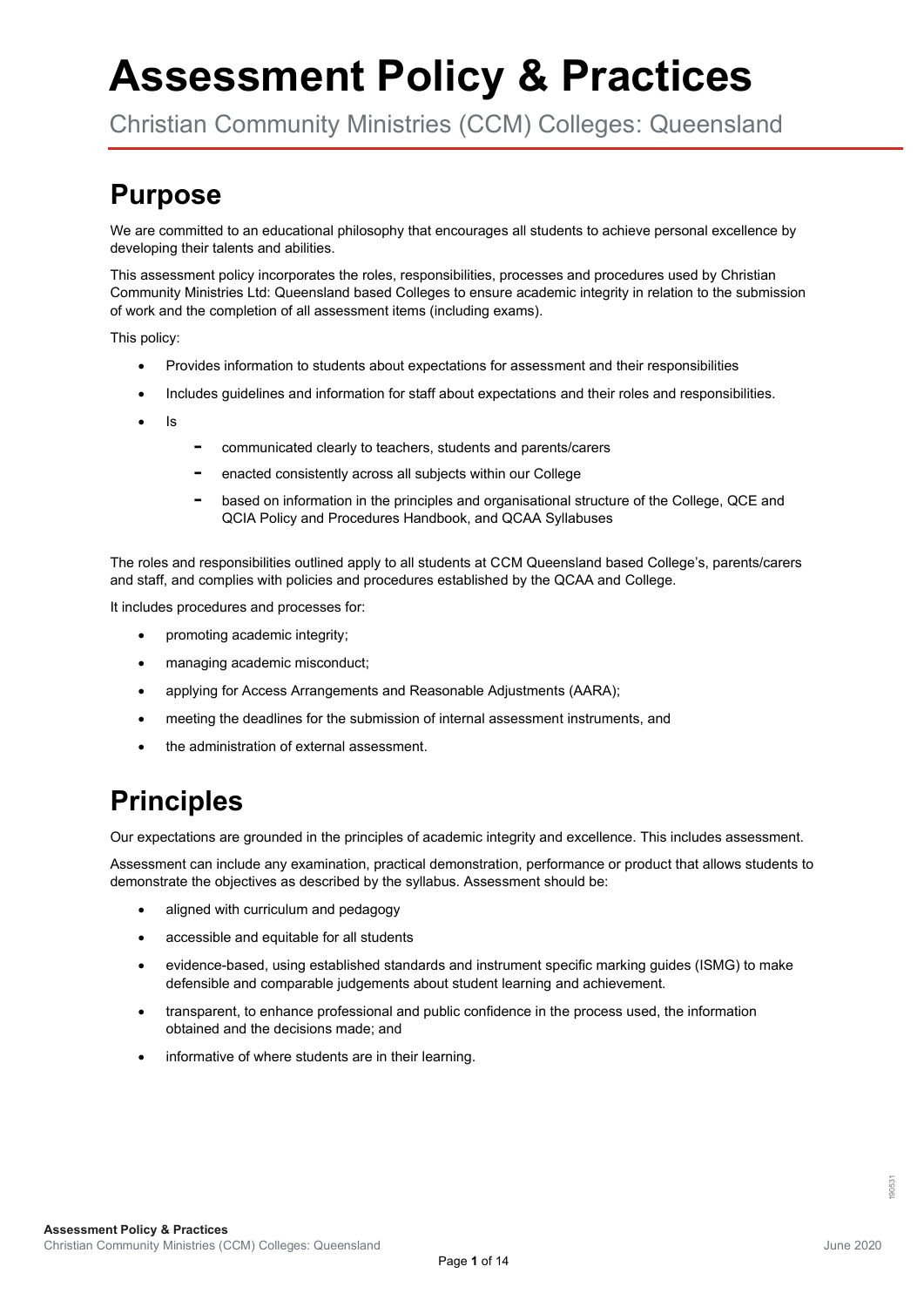## **Scope**

The scope of this policy includes Applied, Applied (Essential), General, General (Extension) subjects and short courses. The processes, procedures, roles and responsibilities are designed to build capacity as students work towards summative assessment completion. The framework for the procedures is developed from the QCE and QCIA Policies and Procedures Handbook.

#### **Formative Assessment Completion**

For all subjects, students are expected to engage in the learning in the subject or course of study including the course objectives. Students produce evidence of achievement in responses to assessment planned for each unit. Subject Teachers gather evidence of learning and match this to the relevant standards to make judgements.

#### **Summative Assessment Completion**

#### **General and Applied Subjects**

In order to achieve an overall result, a student must complete both Units 3 and 4, providing responses to each of the summative internal assessments and the external assessment for their subjects. Students cannot repeat one summative unit only. Therefore, if a student is to repeat a subject in Units 3 and/or 4 they must repeat both as they work as a pair (section 8.2).

#### **Senior External**

Students enrolled in a Senior External examination

#### **Short Courses**

There must be evidence of student responses to each summative internal assessment to achieve a course result.

## **Promoting academic integrity**

Our College promotes academic integrity by developing students' skills and modelling appropriate academic practices. The following whole-college procedures support this endeavour.

| <b>QCE and QCIA</b><br>policy and<br><b>procedures</b><br>handbook                                                    | <b>Policy and procedures</b>                                                                                                                                                                                                                                                                                                                                                                                                                                                                                                                                                                                                                                                                                 |  |
|-----------------------------------------------------------------------------------------------------------------------|--------------------------------------------------------------------------------------------------------------------------------------------------------------------------------------------------------------------------------------------------------------------------------------------------------------------------------------------------------------------------------------------------------------------------------------------------------------------------------------------------------------------------------------------------------------------------------------------------------------------------------------------------------------------------------------------------------------|--|
| <b>Location and</b><br>communication of<br>policy                                                                     | To ensure that all stakeholders in our College community are aware of our assessment policy, it is<br>located on the College website. Relevant sections and more detailed requirements of the policy are<br>found in the Staff Handbook and Student Handbook.                                                                                                                                                                                                                                                                                                                                                                                                                                                |  |
| <b>Expectations</b><br>about engaging in<br>learning and<br>assessment<br>Section 1.2.4<br>Section 2<br>Section 8.2.1 | We have high expectations about integrity and student learning. Staff are supported to complete<br>the academic integrity courses and the accreditation courses provided by the QCAA. We<br>encourage teaching staff to review these courses annually and to apply for QCAA Endorsement,<br>Confirmation and Assessor roles.<br>Students are required to complete the academic integrity courses provided by the QCAA.<br>To ensure consistent application of the assessment policy, relevant processes [see Appendix A<br>"Reminders regarding academic integrity: Exams"; Appendix B "Reminders regarding<br>academic integrity: Assignments"] will be revisited:<br>when each task is handed to students: |  |
|                                                                                                                       | at the beginning of exam sessions.<br>$\blacksquare$<br>Information will also be regularly communicated in newsletters and other electronic communication.<br>We emphasise the importance of sound academic practices and student responsibility. Our<br>procedures are grounded in the principles that students are able to demonstrate what they know<br>and can do by the due date when they understand:                                                                                                                                                                                                                                                                                                  |  |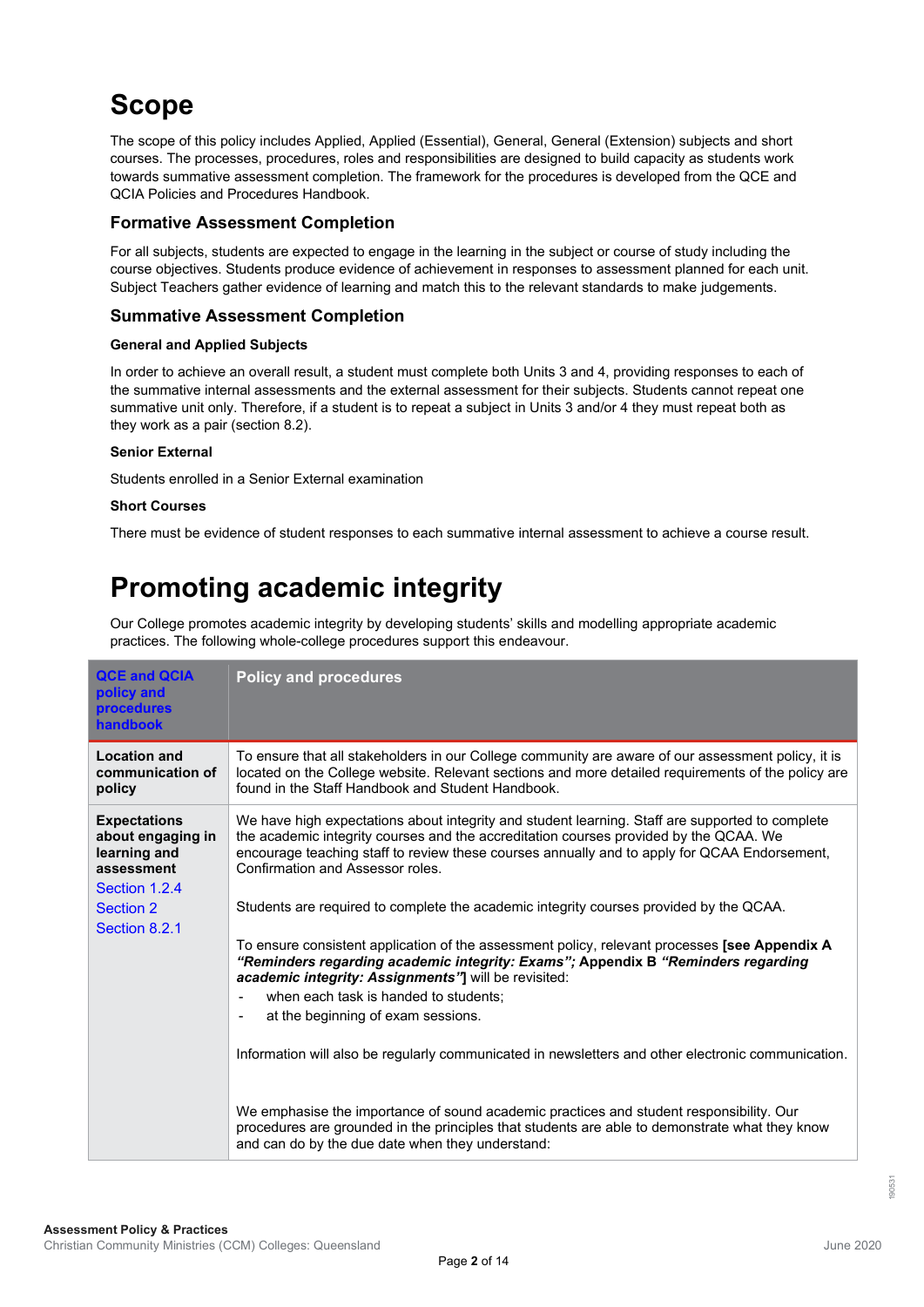|                                                          | forward planning – understanding the components of a task and how long each component<br>-<br>might take to complete;                                                                                                                                                           |  |  |  |  |
|----------------------------------------------------------|---------------------------------------------------------------------------------------------------------------------------------------------------------------------------------------------------------------------------------------------------------------------------------|--|--|--|--|
|                                                          | time management – implementing a plan to achieve the assessment outcome, incorporating<br>-<br>adjustments to this as needed. Allowing for unexpected events such as issues with<br>technology or changes in personal circumstances;                                            |  |  |  |  |
|                                                          | note-taking and summarising - synthesising research or gathering information into a new idea<br>$\overline{\phantom{a}}$<br>or summary;                                                                                                                                         |  |  |  |  |
|                                                          | referencing – appropriately acknowledging the ideas, work or interpretation of others;<br>$\qquad \qquad \blacksquare$                                                                                                                                                          |  |  |  |  |
|                                                          | choosing appropriate examples - selecting appropriate quotes or examples to support an<br>argument;                                                                                                                                                                             |  |  |  |  |
|                                                          | argue or communicate meaning;<br>$\qquad \qquad \blacksquare$                                                                                                                                                                                                                   |  |  |  |  |
|                                                          | editing - refining their own work; and                                                                                                                                                                                                                                          |  |  |  |  |
|                                                          | checking - self assessing compliance with academic integrity guidelines before submitting<br>responses.                                                                                                                                                                         |  |  |  |  |
|                                                          | The whole College community; staff, students and parents/carers have roles and responsibilities in<br>this context.                                                                                                                                                             |  |  |  |  |
| Due dates                                                | We are required to adhere to QCAA policies about due dates.                                                                                                                                                                                                                     |  |  |  |  |
| Section 8.2.7                                            | <b>College responsibility</b>                                                                                                                                                                                                                                                   |  |  |  |  |
|                                                          | Our teaching staff are responsible for gathering evidence of student achievement on or before the<br>due date for internal assessment instruments.                                                                                                                              |  |  |  |  |
|                                                          | Assessment schedules will:                                                                                                                                                                                                                                                      |  |  |  |  |
|                                                          | align with syllabus requirements;<br>-                                                                                                                                                                                                                                          |  |  |  |  |
|                                                          | provide sufficient work time for students to complete the task;<br>-                                                                                                                                                                                                            |  |  |  |  |
|                                                          | allow for internal quality assurance processes;<br>-                                                                                                                                                                                                                            |  |  |  |  |
|                                                          | enable timelines for QCAA quality assurance processes to be met;<br>-                                                                                                                                                                                                           |  |  |  |  |
|                                                          | be clear to teachers, students and parents/carers;<br>-                                                                                                                                                                                                                         |  |  |  |  |
|                                                          | be consistently applied;<br>-                                                                                                                                                                                                                                                   |  |  |  |  |
|                                                          | be clearly communicated within two weeks of the beginning of each unit; and                                                                                                                                                                                                     |  |  |  |  |
|                                                          | give consideration to allocation of workload                                                                                                                                                                                                                                    |  |  |  |  |
|                                                          |                                                                                                                                                                                                                                                                                 |  |  |  |  |
|                                                          | <b>Student Responsibility</b>                                                                                                                                                                                                                                                   |  |  |  |  |
|                                                          | All students will be provided with their assessment schedule within two weeks of the beginning of<br>each unit. Students are responsible for recording and adhering to these due dates. Students are<br>responsible for planning and managing their time to meet the due dates. |  |  |  |  |
|                                                          | Teachers are not able to grant extensions. AARA applications must be applied for by students and<br>approval given according to QCAA guidelines.                                                                                                                                |  |  |  |  |
| Submitting,                                              | Assessment instrument will provide information about:                                                                                                                                                                                                                           |  |  |  |  |
| collecting and                                           | arrangements for submitting drafts;<br>-                                                                                                                                                                                                                                        |  |  |  |  |
| storing<br>assessment                                    |                                                                                                                                                                                                                                                                                 |  |  |  |  |
| information                                              | due dates for completed assessment; and                                                                                                                                                                                                                                         |  |  |  |  |
| <b>Section 9</b>                                         | the file types suitable for submission.                                                                                                                                                                                                                                         |  |  |  |  |
|                                                          | All assessment drafts will be submitted by the due date. Copies of drafts will be collected and<br>stored electronically at the time of draft submission.                                                                                                                       |  |  |  |  |
| Appropriate<br>materials<br>Section 7.1<br>Section 8.5.3 | We are a supportive and inclusive school. Materials and texts are chosen with care in this context.                                                                                                                                                                             |  |  |  |  |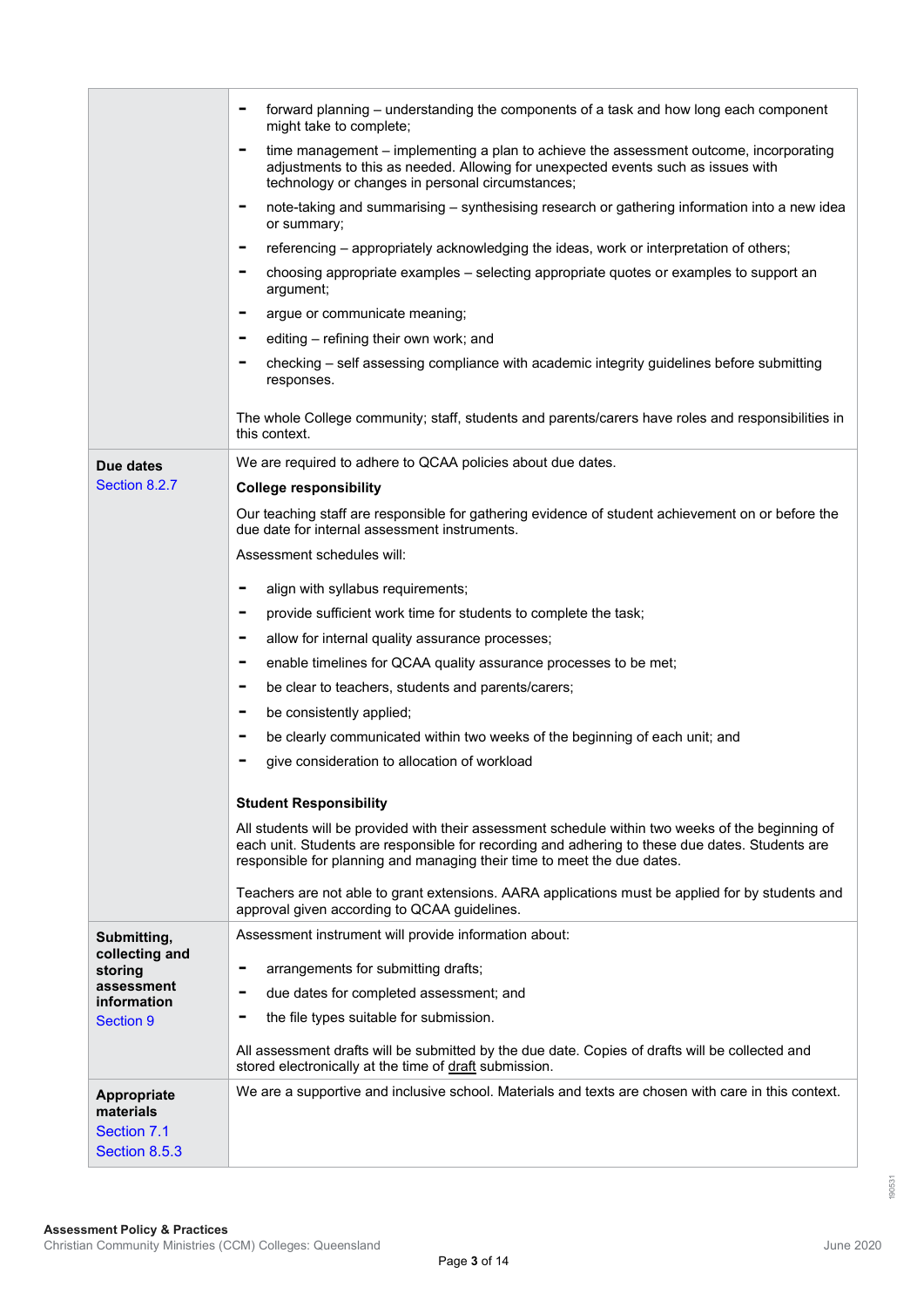## **Ensuring academic integrity**

We have procedures to ensure that there is consistent application of the assessment policy and that staff and students optimise opportunities to understand academic integrity. The following procedures are to be applied in this context.

#### **Internal assessment administration**

| <b>QCE and QCIA</b><br>policy and<br><b>procedures</b><br>handbook | <b>Policy and procedures</b>                                                                                                                                                                                                                                                                                                                                                                                                                                                                                                                   |  |  |  |
|--------------------------------------------------------------------|------------------------------------------------------------------------------------------------------------------------------------------------------------------------------------------------------------------------------------------------------------------------------------------------------------------------------------------------------------------------------------------------------------------------------------------------------------------------------------------------------------------------------------------------|--|--|--|
| <b>Scaffolding</b>                                                 | Scaffolding assessment is limited to:                                                                                                                                                                                                                                                                                                                                                                                                                                                                                                          |  |  |  |
| Section 8.2.3                                                      | checkpoints that students can use to manage completion of components of the assessment<br>instrument;                                                                                                                                                                                                                                                                                                                                                                                                                                          |  |  |  |
|                                                                    | guiding students to make predictions and/or reflect on their learning to complete the<br>requirements of the assessment instrument; and                                                                                                                                                                                                                                                                                                                                                                                                        |  |  |  |
|                                                                    | providing prompts and cues for students about the requirements of their response.                                                                                                                                                                                                                                                                                                                                                                                                                                                              |  |  |  |
|                                                                    | When scaffolding, it is important that the integrity of the requirements of the task or assessment<br>instrument are maintained so a student response is their own. The College has internal quality<br>assurance processes for each assessment instrument. This process will check to ensure that<br>scaffolding does not lead to a predetermined response. These quality assurance processes are<br>coordinated by the Principal's Delegate. Across the phases of learning there will be a gradual release<br>of responsibility to students. |  |  |  |
| <b>Checkpoints</b><br>Section 8.2.7                                | The monitoring of student progress is detailed by checkpoints on task sheets. Teachers will use<br>these checkpoints to identify and support students to complete their assessment. Prompt<br>communication with parents/carers about potential issues will help ensure assessment is completed<br>by the due date.                                                                                                                                                                                                                            |  |  |  |
| <b>Drafting</b><br>Section 8.2.5<br>Section 8.2.4                  | Drafting is an important part of teaching and learning. Types of drafts differ depending on subject, for<br>example; written draft, rehearsal of performance piece, or a product in development. Drafts are used<br>as evidence of student achievement in the case of illness and misadventure, or non-submission for<br>other reasons.                                                                                                                                                                                                        |  |  |  |
|                                                                    | Feedback on drafts:                                                                                                                                                                                                                                                                                                                                                                                                                                                                                                                            |  |  |  |
|                                                                    | must not compromise the authenticity of student responses by adding ideas;                                                                                                                                                                                                                                                                                                                                                                                                                                                                     |  |  |  |
|                                                                    | must not edit or correct grammar and spelling but note in feedback;<br>-                                                                                                                                                                                                                                                                                                                                                                                                                                                                       |  |  |  |
|                                                                    | is provided on a maximum of one draft of each student's response;<br>-                                                                                                                                                                                                                                                                                                                                                                                                                                                                         |  |  |  |
|                                                                    | is a consultative process, not a marking process;                                                                                                                                                                                                                                                                                                                                                                                                                                                                                              |  |  |  |
|                                                                    | will be provided within one week of submission of draft;                                                                                                                                                                                                                                                                                                                                                                                                                                                                                       |  |  |  |
|                                                                    | a copy of the feedback is stored electronically; and<br>-                                                                                                                                                                                                                                                                                                                                                                                                                                                                                      |  |  |  |
|                                                                    | parents/carers are notified about non-submission of drafts and the processes to be followed.                                                                                                                                                                                                                                                                                                                                                                                                                                                   |  |  |  |
| <b>Managing</b><br>response length                                 | Response lengths are specified by syllabus documents and guidelines must be followed. The<br>procedures below support students in managing their response lengths:                                                                                                                                                                                                                                                                                                                                                                             |  |  |  |
| Section 8.2.6                                                      | Internal quality assurance processes to ensure valid assessment instruments of appropriate<br>scope and scale;                                                                                                                                                                                                                                                                                                                                                                                                                                 |  |  |  |
|                                                                    | Subject-specific strategies about responding purposefully within the prescribed conditions of the<br>task are embedded in the teaching and learning programs;                                                                                                                                                                                                                                                                                                                                                                                  |  |  |  |
|                                                                    | Model responses within the required length are provided by teachers and used in class;<br>-                                                                                                                                                                                                                                                                                                                                                                                                                                                    |  |  |  |
|                                                                    | Feedback about length is provided by teachers at checkpoints and on drafts.                                                                                                                                                                                                                                                                                                                                                                                                                                                                    |  |  |  |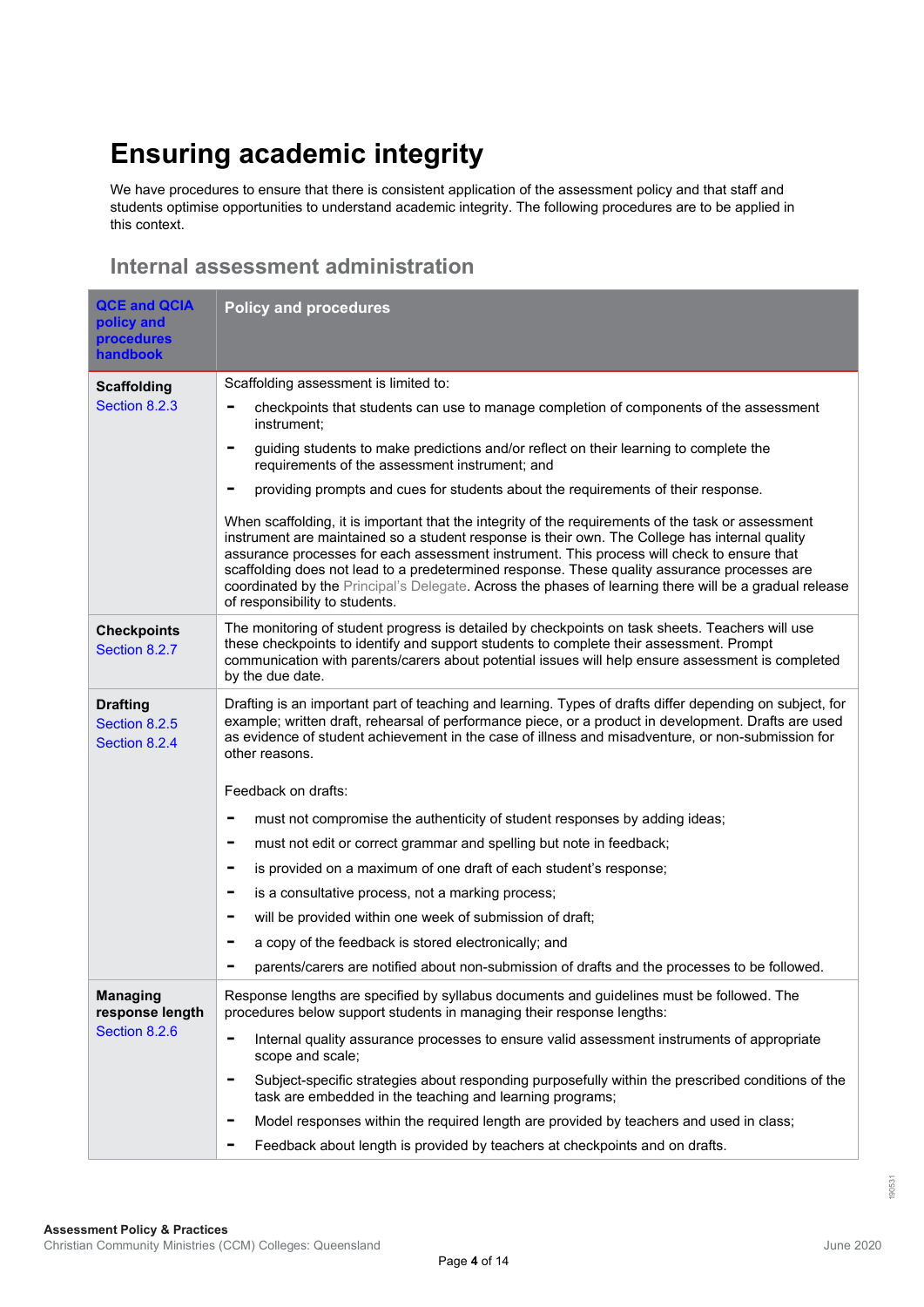|                                                                                      | Students will:                                                                                                                                                                                                                                                                                                                               |  |  |  |
|--------------------------------------------------------------------------------------|----------------------------------------------------------------------------------------------------------------------------------------------------------------------------------------------------------------------------------------------------------------------------------------------------------------------------------------------|--|--|--|
|                                                                                      | Familiarise themselves with and adhere to prescribed word lengths as detailed on task sheets<br>-                                                                                                                                                                                                                                            |  |  |  |
|                                                                                      | Apply feedback about length to their drafts<br>-                                                                                                                                                                                                                                                                                             |  |  |  |
|                                                                                      | Edit responses to meet requirements for length                                                                                                                                                                                                                                                                                               |  |  |  |
| Authenticating<br>student<br>responses<br>Section 8.2.8                              | Accurate judgements of student achievement can only be made on genuine student assessment<br>responses. We use strategies as selected from the instrument-specific template, as appropriate,<br>across all subjects and phases of learning. There are additional specific practices that are to be<br>applied consistently that may include: |  |  |  |
|                                                                                      | Assessment tasks modified from year to year;<br>$\qquad \qquad \blacksquare$                                                                                                                                                                                                                                                                 |  |  |  |
|                                                                                      | Internal quality assurance processes comparing responses of students who work in groups, and<br>۰<br>cross-marking in subjects with multiple cohorts; and                                                                                                                                                                                    |  |  |  |
|                                                                                      | An assessment schedule that ensures sufficient time for completion of tasks, and monitoring of<br>-<br>development of responses.                                                                                                                                                                                                             |  |  |  |
| <b>Access</b><br>arrangements<br>and reasonable<br>adjustments,<br>including illness | We are committed to reducing barriers to success for all students. Access arrangements are actions<br>taken by the school to minimise, as much as possible, barriers for a student whose disability,<br>impairment, medical condition or other circumstances may affect their ability to read, respond or<br>participate in assessment.      |  |  |  |
| and<br>misadventure<br>(AARA)<br>Section 6                                           | We follow the processes as outlined in the QCE and QCIA Policy and Procedures Handbook. All<br>evidence that decisions are based on will be recorded and stored electronically within a central<br>location in a College SharePoint space. All AARA applications for summative assessments in Units 3<br>and 4 require QCAA approval.        |  |  |  |
|                                                                                      | Students are not eligible for AARA on the following grounds:                                                                                                                                                                                                                                                                                 |  |  |  |
|                                                                                      | unfamiliarity with the English language;<br>Ξ                                                                                                                                                                                                                                                                                                |  |  |  |
|                                                                                      | teacher absence or other teacher-related difficulties;<br>-                                                                                                                                                                                                                                                                                  |  |  |  |
|                                                                                      | matters that the student could have avoided;<br>۰                                                                                                                                                                                                                                                                                            |  |  |  |
|                                                                                      | matters of the student's or parent's/carer's own choosing; or<br>-                                                                                                                                                                                                                                                                           |  |  |  |
|                                                                                      | matters that the College could have avoided.<br>-                                                                                                                                                                                                                                                                                            |  |  |  |
|                                                                                      | If a student is eligible for AARA and an extension of time is granted, this becomes the new due date<br>for this student.                                                                                                                                                                                                                    |  |  |  |
| <b>Managing non-</b><br>submission of                                                | Teachers will keep progressive evidence of student responses as it is gathered at the prescribed<br>checkpoints. Evidence includes, but is not limited to:                                                                                                                                                                                   |  |  |  |
| assessment by<br>the due date                                                        | unmarked drafts;                                                                                                                                                                                                                                                                                                                             |  |  |  |
| Section 11.1                                                                         | class work;<br>۰                                                                                                                                                                                                                                                                                                                             |  |  |  |
| Section 8.2.7                                                                        | rehearsal notes;<br>-                                                                                                                                                                                                                                                                                                                        |  |  |  |
|                                                                                      | photographs of student work; and                                                                                                                                                                                                                                                                                                             |  |  |  |
|                                                                                      | teacher observations.                                                                                                                                                                                                                                                                                                                        |  |  |  |
|                                                                                      | The exact nature of the evidence is detailed in the checkpoints on the instrument specific task<br>sheets.                                                                                                                                                                                                                                   |  |  |  |
|                                                                                      | When a student does not submit a response for an assessment instrument on or before the due date<br>set by the College, a result is awarded using any evidence from the preparation of the responses that<br>is available on or before the due date.                                                                                         |  |  |  |
|                                                                                      | It is not appropriate to award a lower result, mark or standard as a penalty for late or non-submission,<br>as evidence is to be matched to the relevant syllabus marking guides or standards.                                                                                                                                               |  |  |  |
|                                                                                      | For Applied subjects, an E cannot be awarded when there is no evidence for that standard.                                                                                                                                                                                                                                                    |  |  |  |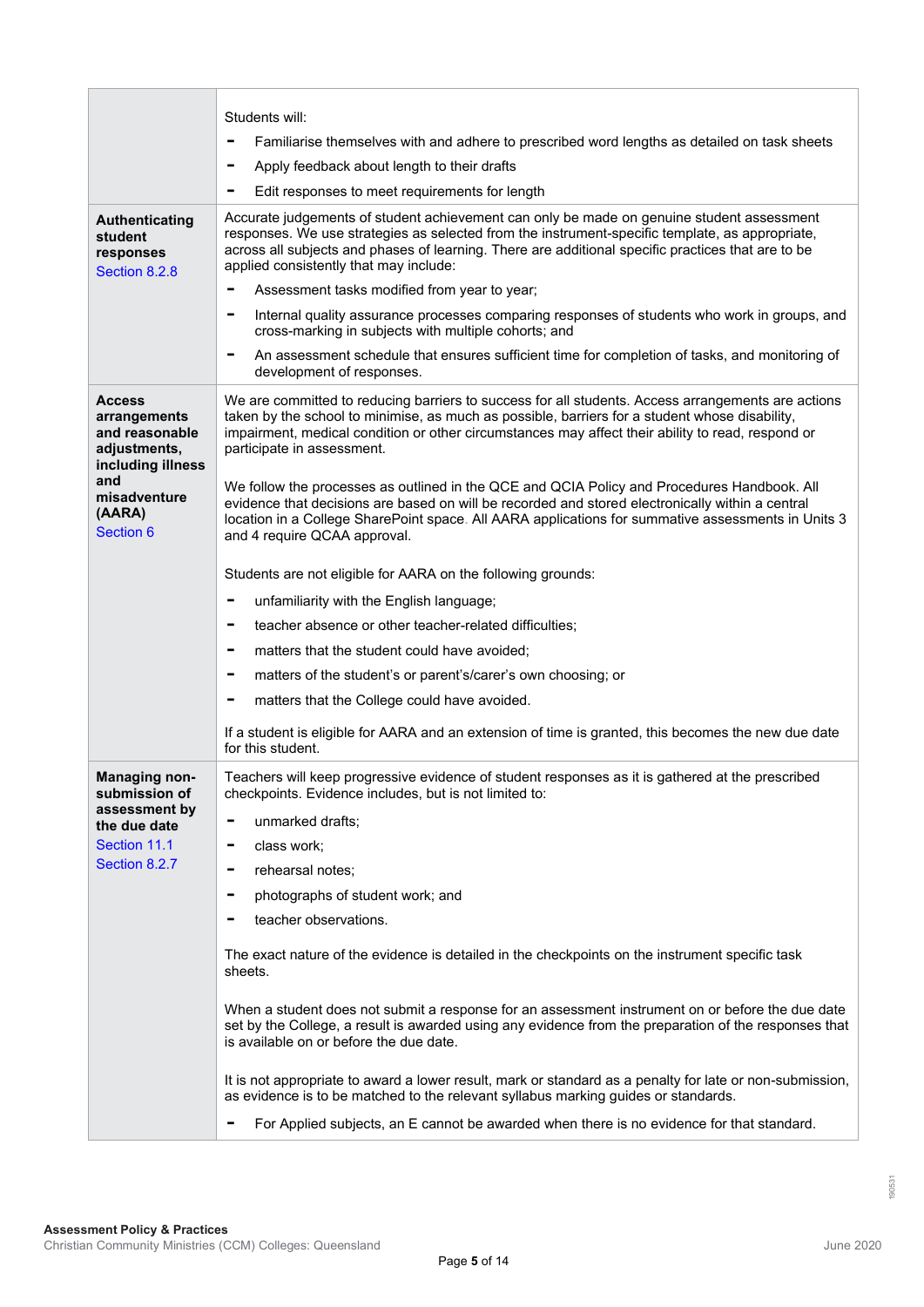|                                                                | For General and General (Extension) subjects, a mark of zero for the internal assessment<br>instrument cannot be allocated if there is no evidence.<br>For Short Courses, an E cannot be awarded when there is no evidence for that grade.<br>In all these cases, the only result that can be awarded is Not Rated (NR).                                                                                                                                                                                                                                                                                                                                                                                                                                                                                                                                                                                                                                                                                                                                                         |
|----------------------------------------------------------------|----------------------------------------------------------------------------------------------------------------------------------------------------------------------------------------------------------------------------------------------------------------------------------------------------------------------------------------------------------------------------------------------------------------------------------------------------------------------------------------------------------------------------------------------------------------------------------------------------------------------------------------------------------------------------------------------------------------------------------------------------------------------------------------------------------------------------------------------------------------------------------------------------------------------------------------------------------------------------------------------------------------------------------------------------------------------------------|
| Internal quality<br>assurance<br>processes<br><b>Section 9</b> | All summative internal assessment instruments for Units 3 and 4 will undergo an internal quality<br>assurance process prior to submission to QCAA, using quality assurance tools provided by the<br>QCAA.<br>Internal assessment instruments for Units 1 and 2 will be reviewed using an internal quality<br>assurance process before they are administered to students.<br>Quality assurance of judgements about student achievement contributing to results may be<br>completed prior to results being provided. Internal processes that may occur before student's results<br>are provided are clearly communicated when assessment tasks are handed out. Students are also<br>made aware of the external processes that may occur before their results are provided, for example:<br>All marks for summative internal assessment for General and General (Extension) subjects are<br>provisional until they are confirmed through the confirmation process.<br>Results for Applied and Applied (Essential) subjects and Short Courses may be subject to<br>advice from QCAA. |
| <b>Review</b><br>Section 13.3                                  | As per QCAA instructions and guidelines.                                                                                                                                                                                                                                                                                                                                                                                                                                                                                                                                                                                                                                                                                                                                                                                                                                                                                                                                                                                                                                         |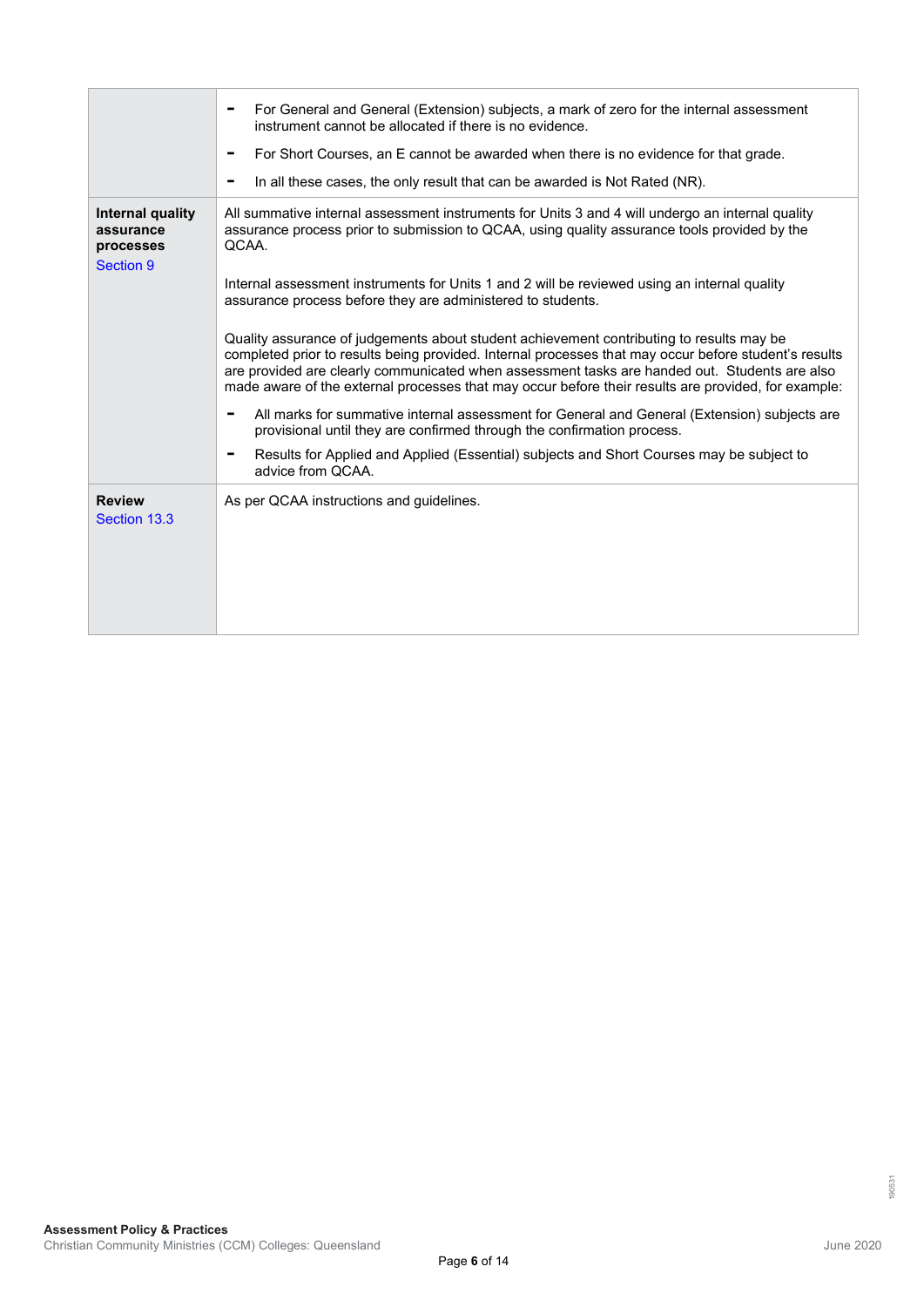#### **External assessment administration**

| <b>QCE and</b><br><b>QCIA policy</b><br>and<br><b>procedures</b><br>handbook                                                            | <b>Policy and procedures</b>             |
|-----------------------------------------------------------------------------------------------------------------------------------------|------------------------------------------|
| <b>External</b><br>assessment is<br>developed by<br>the QCAA for<br>all General and<br>General<br>(Extension)<br>subjects<br>Section 10 | As per QCAA instructions and guidelines. |
| See also:<br>External<br>$assessment -$<br>administration<br>guide (provided<br>to schools each<br>year)                                |                                          |

#### **Managing academic misconduct**

|                                                            | <b>Types of misconduct</b>                                                                                                                                                                                                                                                                                                                                                                                                                                                                                                                             | <b>Proactive Procedure</b>                                                                                                                                                                                                                                                                                                                                                                                                                                                                                                                                                                                                                                                                                   | <b>Reactive Procedure</b>                                                                                                                                                                                                                                                                                                                                                                                                                                                                                                                                                                                                                                                                                                                                                                                                           |
|------------------------------------------------------------|--------------------------------------------------------------------------------------------------------------------------------------------------------------------------------------------------------------------------------------------------------------------------------------------------------------------------------------------------------------------------------------------------------------------------------------------------------------------------------------------------------------------------------------------------------|--------------------------------------------------------------------------------------------------------------------------------------------------------------------------------------------------------------------------------------------------------------------------------------------------------------------------------------------------------------------------------------------------------------------------------------------------------------------------------------------------------------------------------------------------------------------------------------------------------------------------------------------------------------------------------------------------------------|-------------------------------------------------------------------------------------------------------------------------------------------------------------------------------------------------------------------------------------------------------------------------------------------------------------------------------------------------------------------------------------------------------------------------------------------------------------------------------------------------------------------------------------------------------------------------------------------------------------------------------------------------------------------------------------------------------------------------------------------------------------------------------------------------------------------------------------|
| <b>Cheating</b><br>while under<br>supervised<br>conditions | A student:<br>• begins to write during perusal<br>time or continues to write after<br>the instruction to stop writing is<br>given<br>• uses unauthorised equipment<br>or materials<br>• has any notation written on the<br>body, clothing or any object<br>brought into an assessment<br>room<br>• communicates with any person<br>other than a supervisor during<br>an examination, e.g. through<br>speaking, signing, electronic<br>device or other means such as<br>passing notes, making<br>gestures or sharing equipment<br>with another student. | Before an exam<br>• Remind students they are<br>not allowed to write during<br>perusal time<br>• Remind students they<br>cannot continue writing after<br>the instruction to stop writing<br>is given<br>• Check for unauthorised<br>equipment and or materials.<br>Students to only have<br>required materials on their<br>desk<br>• Remind students that they<br>cannot have any notation<br>written on their body,<br>clothing or object brought<br>into exam room<br>• Students to hand in phones<br>• Remind students that<br>communication with any<br>person other than the<br>supervisor during an exam is<br>prohibited<br>• Remind students they<br>cannot share equipment with<br>another student | During an exam<br>• If a student begins to write<br>during perusal time, teacher to<br>take writing instruments off<br>them<br>• If a student brings<br>unauthorised equipment or<br>materials, the teacher will take<br>these items as they enter the<br>room<br>• If a student uses unauthorised<br>equipment or materials during<br>an exam, the exam paper will<br>be removed and will not be<br>marked. Parents will be<br>advised.<br>• If a student is found to have<br>any notation written on the<br>body, clothing or any object<br>brought in an assessment<br>room, the exam paper will be<br>removed and will not be<br>marked.<br>• If a student communicates<br>with any other person other<br>than a supervisor during an<br>examination that does not<br>impact the integrity of the<br>assessment item, they will |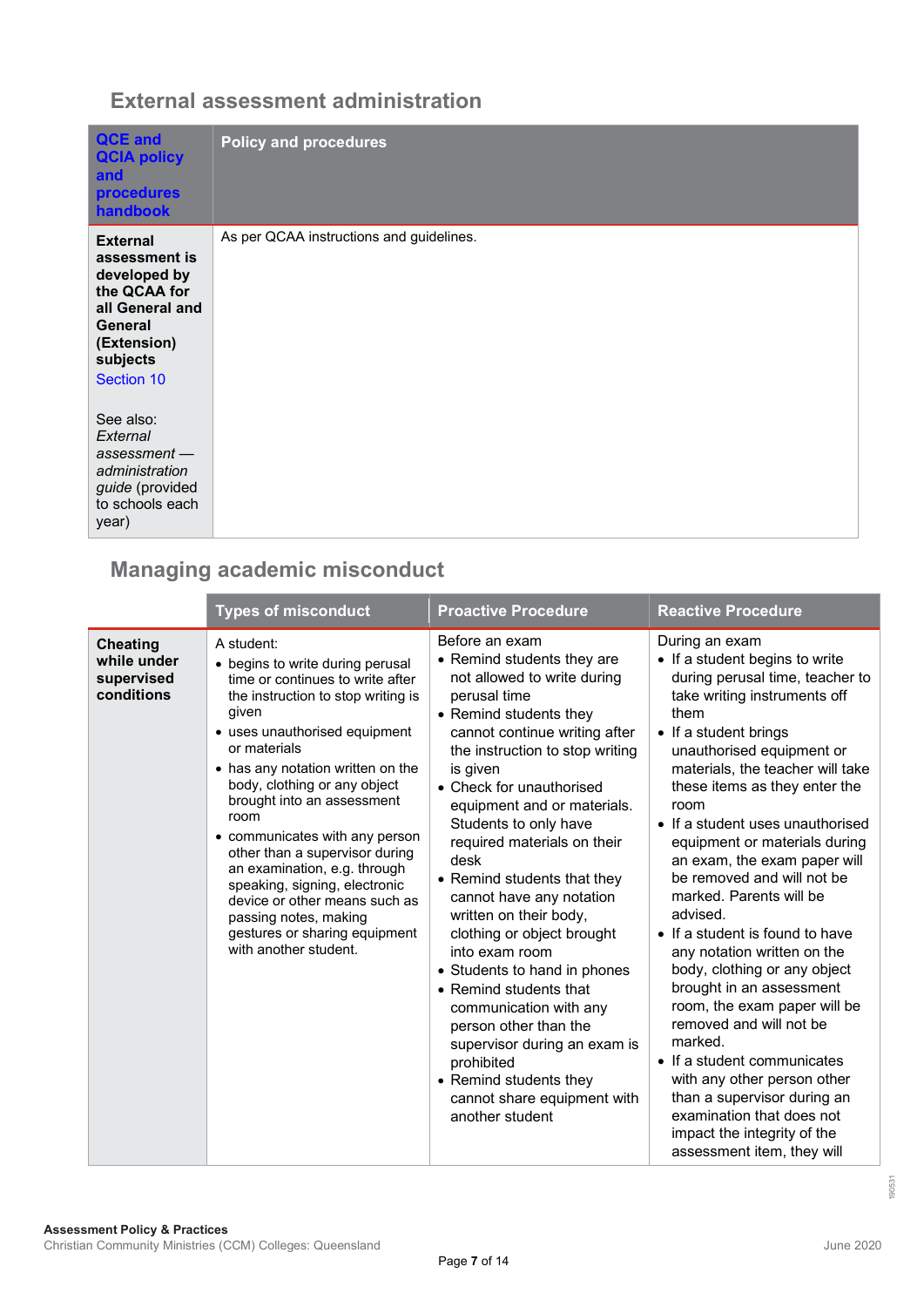|                      | <b>Types of misconduct</b>                                                                                                                                                                                                                                                                                   | <b>Proactive Procedure</b>                                                                                                                                                                                                                                                                                                                    | <b>Reactive Procedure</b>                                                                                                                                                                                                                                                                                                                                                                                                                                          |
|----------------------|--------------------------------------------------------------------------------------------------------------------------------------------------------------------------------------------------------------------------------------------------------------------------------------------------------------|-----------------------------------------------------------------------------------------------------------------------------------------------------------------------------------------------------------------------------------------------------------------------------------------------------------------------------------------------|--------------------------------------------------------------------------------------------------------------------------------------------------------------------------------------------------------------------------------------------------------------------------------------------------------------------------------------------------------------------------------------------------------------------------------------------------------------------|
|                      |                                                                                                                                                                                                                                                                                                              |                                                                                                                                                                                                                                                                                                                                               | receive a warning. On the<br>second warning they will be<br>removed from the room.<br>• If a student communicates<br>with intent to, or impacts the<br>integrity of the assessment<br>item, the exam paper will be<br>removed and will not be<br>marked. Parents will be<br>advised.                                                                                                                                                                               |
| <b>Collusion</b>     | When:<br>• more than one student works<br>to produce a response and<br>that response is submitted as<br>individual work by one or<br>multiple students<br>• a student assists another<br>student to commit an act of<br>academic misconduct<br>• a student gives or receives a<br>response to an assessment. | When distributing assignments<br>• Remind students that<br>responses need to reflect<br>their own work and that they<br>should not share their work<br>with others<br>After marking and feedback<br>• Remind students not to<br>share their responses with<br>other year levels.<br>• Teacher to regularly 'update'<br>assessment tasks       | After an assignment has been<br>submitted<br>• If duplicate responses are<br>submitted by multiple<br>students, investigate to<br>determine original creator.<br>Duplicate work will not be<br>awarded a mark. Parents will<br>be advised.<br>After marking and feedback<br>• If teacher becomes aware that<br>the integrity of the assessment<br>task has been compromised,<br>assessment task will need to<br>be updated.                                        |
| Contract<br>cheating | A student:<br>• pays for a person or a service<br>to complete a response to an<br>assessment<br>• sells or trades a response to<br>an assessment.                                                                                                                                                            | When distributing assignments<br>• Remind students that<br>responses need to reflect<br>their own work<br>• Teachers to establish<br>checkpoints for the<br>assessment task to see the<br>progression of the<br>assessment item<br>After marking and feedback<br>• Remind students not to<br>share their responses with<br>other year levels. | If the teacher suspects that a<br>student has paid a person or<br>service to complete the<br>assessment or sells or trades a<br>response to an assessment,<br>they will investigate the<br>allegation.<br>If the allegation is substantiated,<br>the student will not be awarded<br>a mark for the assessment item.<br>Parents will be advised.<br>If the integrity of the assessment<br>task has been compromised,<br>assessment task will need to be<br>updated. |
| <b>Copying work</b>  | A student:<br>• deliberately or knowingly<br>makes it possible for another<br>student to copy responses<br>• looks at another student's<br>work during an exam<br>• copies another student's work<br>during an exam.                                                                                         | When distributing assignments<br>• Remind students that<br>responses need to reflect<br>their own work<br>• Teachers to establish<br>checkpoints for the<br>assessment task to see the<br>progression of the<br>assessment item<br>While the assignment is being<br>completed                                                                 | While the assignment is being<br>completed<br>• Draw student's attention to the<br>issue and scaffold task to<br>allow student to complete their<br>own work.<br>After the assignment has been<br>submitted<br>• If duplicate responses are<br>submitted by multiple<br>students, investigate to<br>determine original creator.<br>Duplicate work will not be                                                                                                      |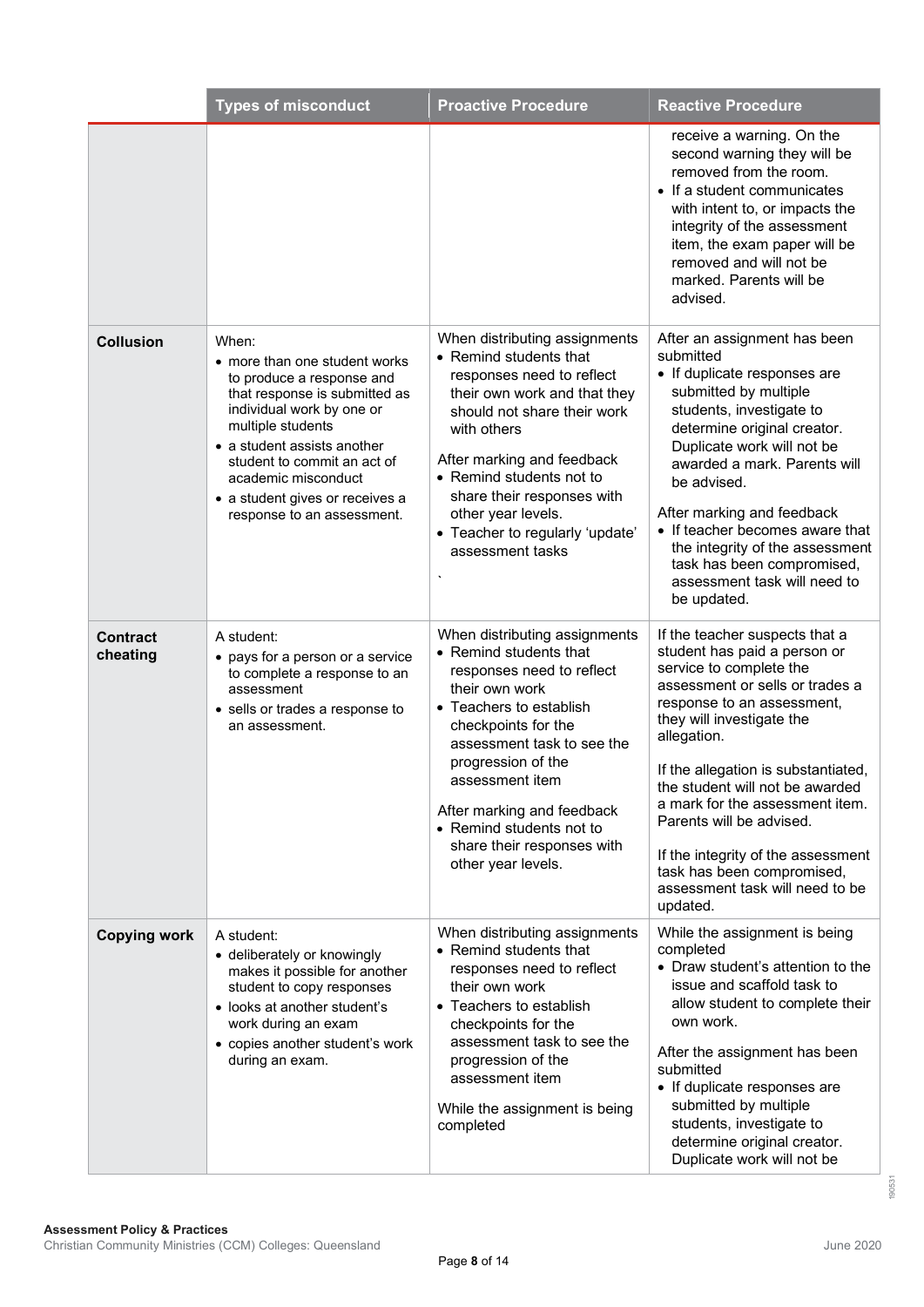|                                                                            | <b>Types of misconduct</b>                                                                                                                                                                                                                                                                                                | <b>Proactive Procedure</b>                                                                                                                                                                                                                                                                                     | <b>Reactive Procedure</b>                                                                                                                                                                                                                                                                                                                                                                                                                                                                                                                                                                |
|----------------------------------------------------------------------------|---------------------------------------------------------------------------------------------------------------------------------------------------------------------------------------------------------------------------------------------------------------------------------------------------------------------------|----------------------------------------------------------------------------------------------------------------------------------------------------------------------------------------------------------------------------------------------------------------------------------------------------------------|------------------------------------------------------------------------------------------------------------------------------------------------------------------------------------------------------------------------------------------------------------------------------------------------------------------------------------------------------------------------------------------------------------------------------------------------------------------------------------------------------------------------------------------------------------------------------------------|
|                                                                            |                                                                                                                                                                                                                                                                                                                           | • Teachers to establish<br>checkpoints for the<br>assessment task to see the<br>progression of the<br>assessment item<br>Before an exam<br>• Remind students that<br>responses need to reflect<br>their own work. They are not<br>to allow students to copy<br>responses or look at another<br>student's work. | awarded a mark. Parents will<br>be advised.<br>During or after an exam<br>• If a student is observed<br>copying other students work.<br>Annotate on the exam the<br>question for both students.<br>• Move the student to a space<br>where they are unable to see<br>the work of other students.<br>This should continue into<br>future exams.                                                                                                                                                                                                                                            |
| <b>Disclosing or</b><br>receiving<br>information<br>about an<br>assessment | A student:<br>• gives or accesses<br>unauthorised information that<br>compromises the integrity of<br>the assessment, such as<br>stimulus or suggested<br>answers/responses, prior to<br>completing a response to an<br>assessment<br>• makes any attempt to give or<br>receive access to secure<br>assessment materials. | When distributing an<br>assessment item<br>• Remind students the<br>importance of academic<br>integrity, particularly not<br>sharing stimulus<br>answers/responses, or<br>attempting to access secure<br>assessment materials                                                                                  | If the teacher suspects that a<br>student has accessed<br>unauthorised information that<br>compromises the integrity of the<br>assessment, such as a stimulus<br>material or suggested answers/<br>responses prior to completing a<br>response to the assessment,<br>they will investigate the<br>allegation.<br>If the allegation is substantiated,<br>the student will receive a<br>consequence as outlined in the<br><b>College Behaviour Development</b><br>Plan.<br>If the integrity of the assessment<br>task has been compromised,<br>assessment task will need to be<br>updated. |
| <b>Fabricating</b>                                                         | A student:<br>• invents or exaggerates data<br>• lists incorrect or fictitious<br>references.                                                                                                                                                                                                                             | When distributing assignments<br>• Remind students that data<br>and references need to be<br>authentic<br>While the assignment is being<br>completed<br>• The teacher follows<br>authentication processes<br>with the student to ensure<br>that data and references are<br>accurate                            | After the assignment has been<br>completed<br>• Mark the work according to<br>the Instrument Specific<br>Marking Guide.<br>• Provide comment on<br>'practicing ethical scholarship'<br>in feedback on task.<br>Discussion with student<br>regarding academic integrity.                                                                                                                                                                                                                                                                                                                  |
| Impersonation                                                              | A student:<br>• arranges for another person to<br>complete a response to an<br>assessment in their place, e.g.<br>impersonating the student in a<br>performance or supervised<br>assessment                                                                                                                               | When distributing assignments<br>or before an exam<br>• Remind students that<br>responses need to reflect<br>their own work                                                                                                                                                                                    | If the teacher suspects that a<br>student has either arranged for<br>another person to complete their<br>response or completes a<br>response to an assessment in<br>the place of another student,<br>they will investigate the<br>allegation.                                                                                                                                                                                                                                                                                                                                            |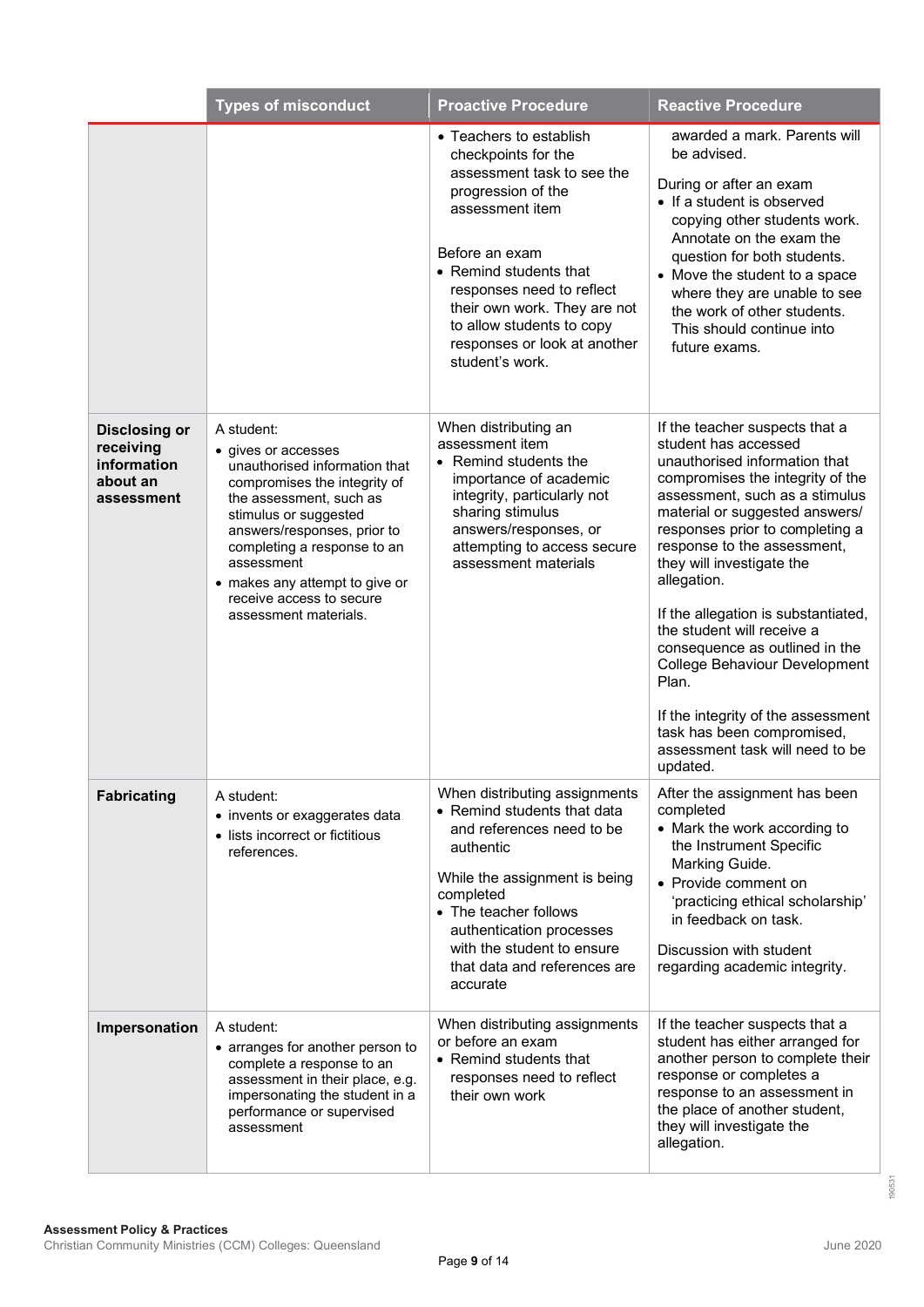|                                                | <b>Types of misconduct</b>                                                                                                                                                                                                                     | <b>Proactive Procedure</b>                                                                                                                                                                                                                                                             | <b>Reactive Procedure</b>                                                                                                                                                                                                                                                                                                                                                                                    |
|------------------------------------------------|------------------------------------------------------------------------------------------------------------------------------------------------------------------------------------------------------------------------------------------------|----------------------------------------------------------------------------------------------------------------------------------------------------------------------------------------------------------------------------------------------------------------------------------------|--------------------------------------------------------------------------------------------------------------------------------------------------------------------------------------------------------------------------------------------------------------------------------------------------------------------------------------------------------------------------------------------------------------|
|                                                | • completes a response to an<br>assessment in place of<br>another student.                                                                                                                                                                     | • Remind students that they<br>cannot complete responses<br>for other students.<br>While the assignment is being<br>completed<br>• The teacher follows<br>authentication processes<br>with the student to ensure<br>academic integrity.                                                | If the allegation is substantiated,<br>the student will receive a<br>consequence as outlined in the<br>College Behaviour Development<br>Plan.<br>Compromised work will not be<br>awarded a mark. Parents will be<br>advised.                                                                                                                                                                                 |
| <b>Misconduct</b><br>during an<br>examination  | A student distracts and/or<br>disrupts others in an assessment<br>room.                                                                                                                                                                        | Before an exam<br>• Remind students of<br>expectations during exams<br>• Inform students that if they<br>distract or disrupt other<br>students, they will be<br>removed from the room                                                                                                  | During an exam<br>• Provide a warning<br>• Quietly remove student from<br>the exam room<br>• Teacher discretion whether<br>student continues exam in<br>another location or not.<br>Parents will be advised.                                                                                                                                                                                                 |
| <b>Plagiarism or</b><br>lack of<br>referencing | A student completely or partially<br>copies or alters another person's<br>work without attribution (another<br>person's work may include text,<br>audio or audiovisual material,<br>figures, tables, design, images,<br>information or ideas). | When distributing assignments<br>• Remind students of<br>requirement for referencing<br>• Remind students what<br>constitutes plagiarism and<br>how to avoid it<br>While the assignment is being<br>completed<br>• The teacher follows<br>authentication processes<br>with the student | After the assignment has been<br>completed<br>• Use a tool or process to check<br>for plagiarism.<br>• Mark the student work<br>according to the Instrument<br>Specific Marking Guide. Do<br>not mark plagiarised sections.<br>Parents will be advised.<br>• Provide comment on<br>'practicing ethical scholarship'<br>in feedback on task.<br>• Discussion with student<br>regarding academic integrity.    |
| Self-<br>plagiarism                            | A student duplicates work, or<br>part of work already submitted<br>as a response to an assessment<br>instrument in the same or any<br>other subject.                                                                                           | When distributing assignments<br>• Remind students of<br>requirement for referencing<br>• Remind students what<br>constitutes plagiarism and<br>how to avoid it<br>While the assignment is being<br>completed<br>• The teacher follows<br>authentication processes<br>with the student | After the assignment has been<br>completed<br>• Use a tool or process to check<br>for plagiarism.<br>• Mark the student work<br>according to the Instrument<br>Specific Marking Guide. Do<br>not mark plagiarised<br>sections. Parents will be<br>advised.<br>• Provide comment on<br>'practicing ethical scholarship'<br>in feedback on task.<br>• Discussion with student<br>regarding academic integrity. |
| Significant<br>contribution<br>of help         | A student arranges for, or allows,<br>a tutor, parent/carer or any<br>person in a supporting role to<br>complete or contribute<br>significantly to the response.                                                                               | When distributing assignments<br>or before an exam<br>• Remind students that<br>responses need to reflect<br>their own work                                                                                                                                                            | If the teacher suspects that a<br>student has either arranged or<br>allowed a parent/carer or any<br>other person in a supporting role<br>to complete or contribute                                                                                                                                                                                                                                          |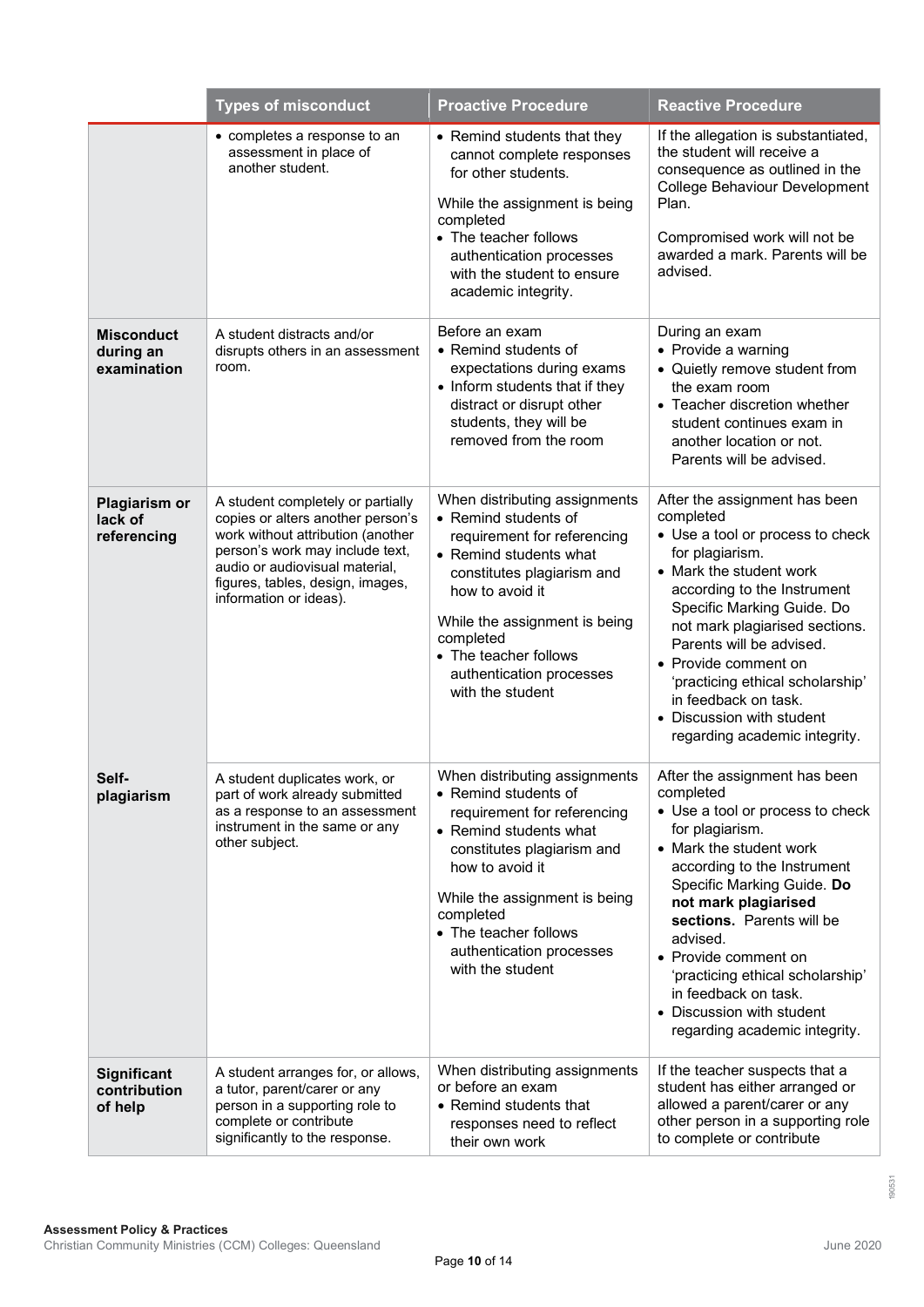| <b>Types of misconduct</b> | <b>Proactive Procedure</b>                                                                                                                                                                                                                                                                                      | <b>Reactive Procedure</b>                                                                                                                            |
|----------------------------|-----------------------------------------------------------------------------------------------------------------------------------------------------------------------------------------------------------------------------------------------------------------------------------------------------------------|------------------------------------------------------------------------------------------------------------------------------------------------------|
|                            | • Remind students that they<br>cannot complete responses<br>for other students and that<br>they cannot receive a<br>significant contribution of<br>help<br>While the assignment is being<br>completed<br>• The teacher follows<br>authentication processes<br>with the student to ensure<br>academic integrity. | significantly to a response, they<br>will investigate the allegation.<br>Compromised work will not be<br>awarded a mark. Parents will be<br>advised. |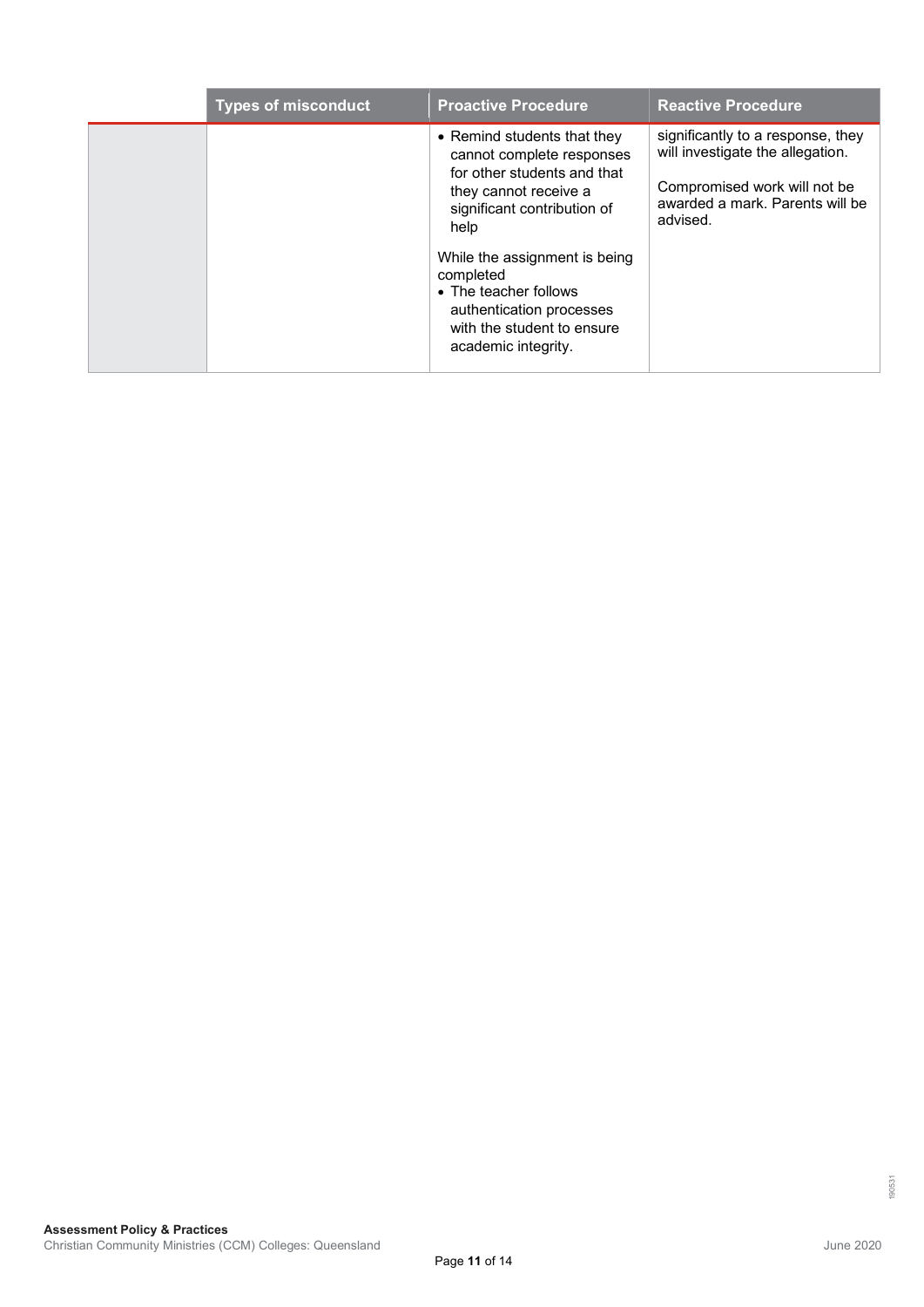# **Appendix A**

### **Reminders regarding academic integrity (exams)**

Academic Integrity requires that assessment be approached in an honest, moral and ethical way. This exam is an opportunity for you to genuinely demonstrate your learning and achieve results based on your own work and effort.

To ensure that you meet the standard of Academic Integrity, please review the following reminders:

- 1. Your responses on this exam should be your own work. This means that:
	- a. You should not allow others to see or copy your responses
	- b. You should not look at, or copy the responses of others
	- c. You should not have any notes written on your body, clothing or any object brought into the exam room
	- d. You should not access any information outside of the exam paper

If your actions impact the integrity of this exam, it will be at the Exam Supervisors' discretion whether your responses will be marked.

- 2. Once the Exam Conditions have started you should not disrupt other students. This means that:
	- a. You should only communicate with the Exam Supervisor
	- b. You should not communicate with any other person
	- c. You should not make any sounds or actions that will distract other students. This includes turning around or making eye contact.

If you disrupt other students, you may be removed from the exam room. It will be at the Exam Supervisors' discretion whether you will continue the exam, and whether your responses will be marked.

- 3. You are allowed to bring the following equipment into this exam:
	- a. Do not bring any unauthorised equipment into this exam room.
	- b. You cannot share equipment with or borrow from other students.
	- c. Please ensure that your phone is handed to the Exam Supervisor.
- 4. Do not begin writing during perusal time, and do not continue to write after the instruction to stop has been given.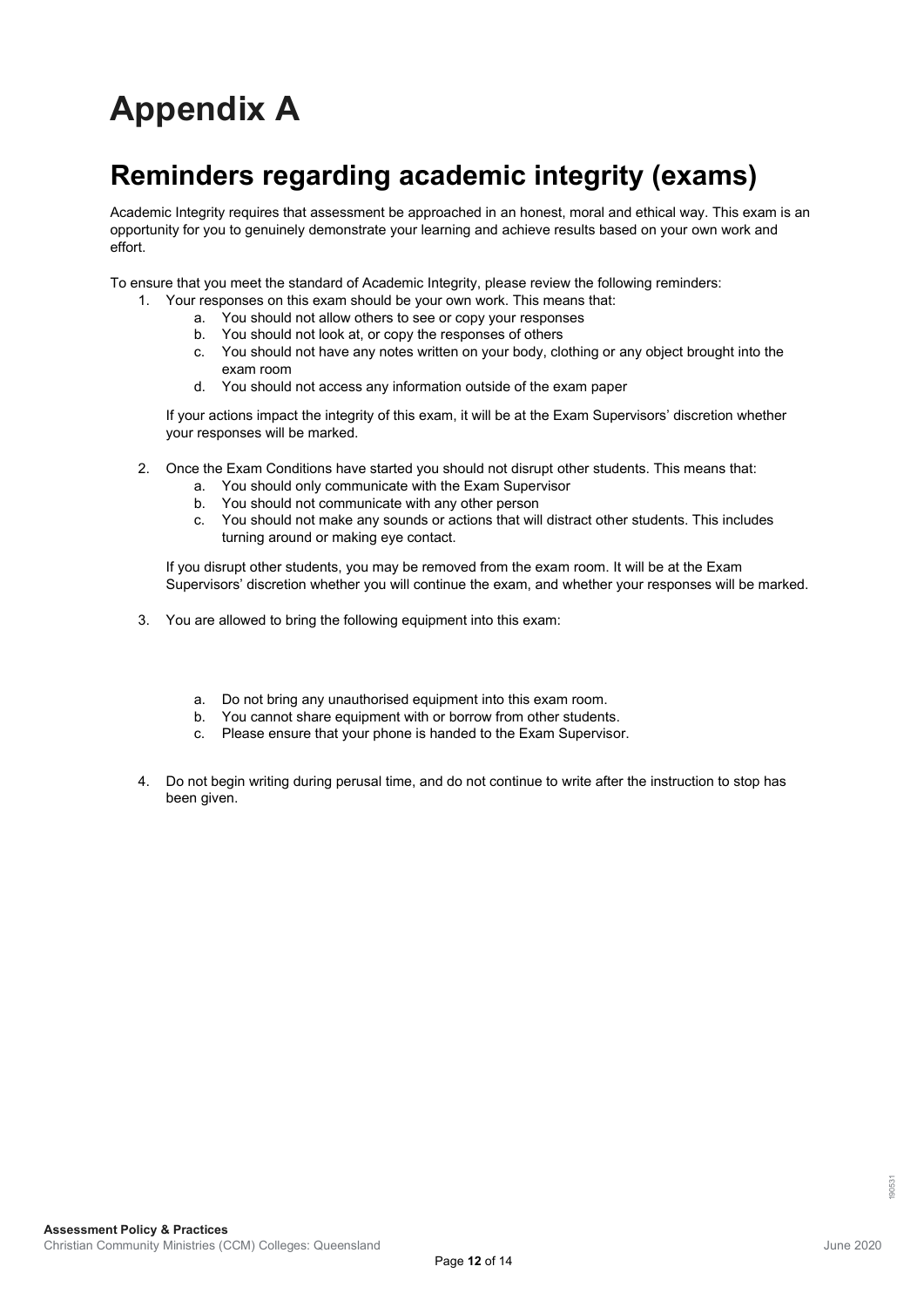# **Appendix B**

## **Reminders regarding academic integrity (assignments)**

Academic Integrity requires that assessment be approached in an honest, moral and ethical way. This assignment is an opportunity for you to genuinely demonstrate your learning and achieve results based on your own work and effort.

To ensure that you meet the standard of Academic Integrity, please review the following reminders:

- 1. Your responses on this assignment should be your own work. This means that:
	- a. You should not complete responses for other students
	- b. You should not allow other students to complete your responses
	- c. You should not duplicate your work, or part of work from an already submitted response to an assessment instrument in this subject, or any other subject
	- d. You should not arrange, or allow for a tutor, parents/carer or any other person to complete or contribute significantly to your response

If your actions impact the integrity of this assignment, it will be at the teachers' discretion whether your responses will be marked.

- 2. All works must be referenced.
	- a. You should not invent or exaggerate data
	- b. You should not list incorrect or fictitious references
- 3. Checkpoints will occur throughout the assessment task. These will be used to ensure that Academic Integrity is maintained. Use these checkpoints to discuss any questions you have with your teacher.